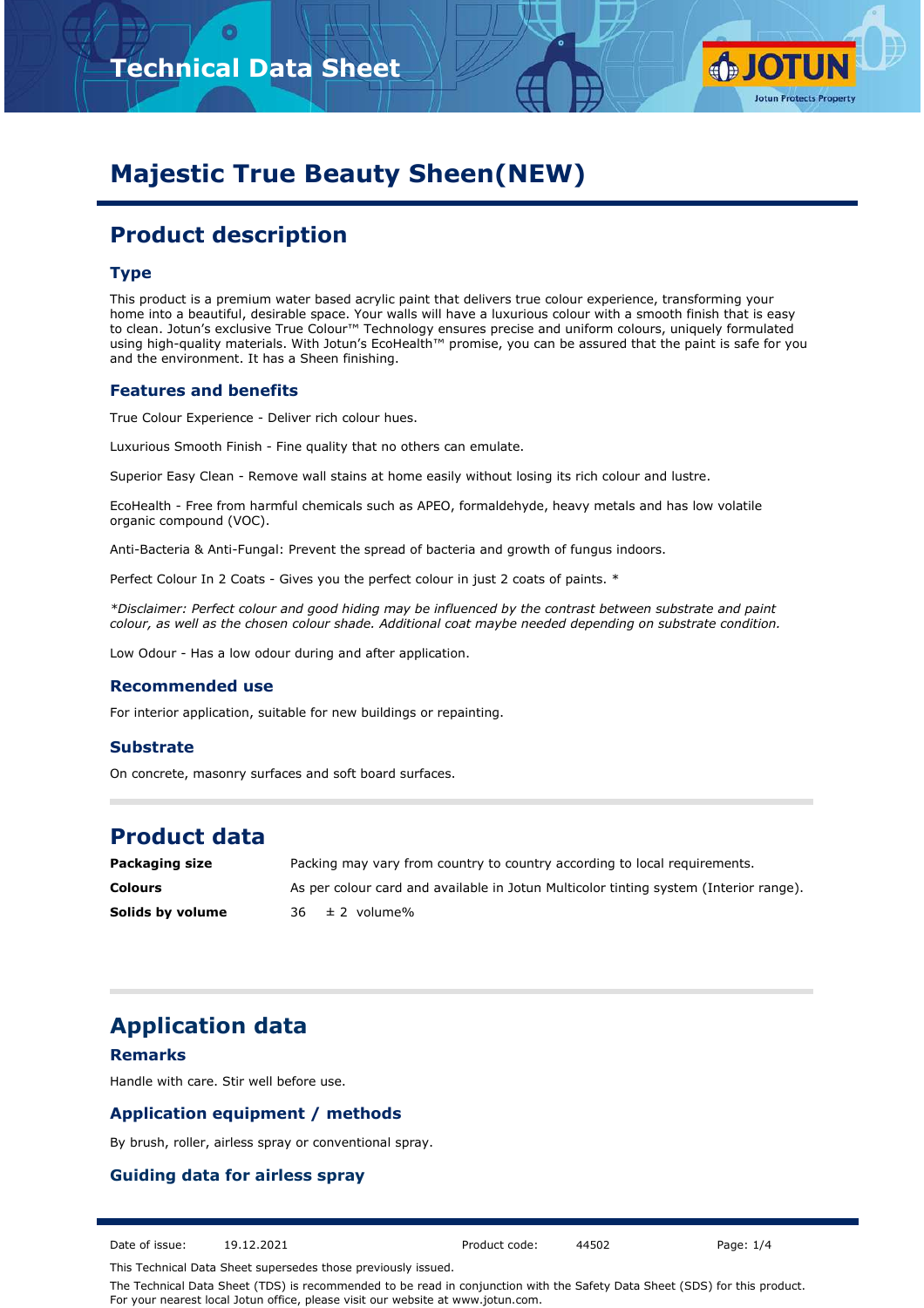# **Technical Data Sheet**

## **Majestic True Beauty Sheen(NEW)**



| Nozzle tip          | $0.021 - 0.027"$                        |
|---------------------|-----------------------------------------|
| Spray angle degrees | $65 - 80^{\circ}$                       |
| Pressure at nozzle  | 140 - 190 kg/cm <sup>2</sup> (2100 psi) |

#### **Spreading rate per coat**

**Theoretical** 12 m²/l - 9 m²/l

Spreading rate depends on film thickness applied, type of texture, surface porosity, imperfections, temperature, wastage during painting etc.

#### **Recommended film thickness per coat**

| Wet |  | 83 µm - 111 µm        |  |
|-----|--|-----------------------|--|
| Dry |  | $30 \mu m - 40 \mu m$ |  |

Film thickness will vary and are calculated as an average.

#### **Thinner**

Water

#### **Dilution**

The paint is ready to use after proper stirring. If thinning is required, water may be added up to a maximum of 5%.

### **Conditions during application**

The temperature of the substrate should be minimum 10 °C and at least 3 °C above the dew point of the air, measured in the vicinity of the substrate. Good ventilation is usually required in confined areas to ensure proper drying.

#### **Drying times**

Drying times are generally related to air circulation, temperature, film thickness and number of coats, and will be affected correspondingly. The figures given in the table are typical with:

Good ventilation (Outdoor exposure or free circulation of air)

Typical film thickness

One coat on top of inert substrate

The given data must be considered as guidelines only. The actual drying time and time before recoating may be shorter or longer, depending on the ambient temperature, film thickness, ventilation, humidity, underlying paint system, requirement for early handling and mechanical strength etc.

1. Recommended data given is, for recoating with the same generic type of paint.

2. In case of multi-coat application, drying times will be influenced by the number and sequence and by the total thickness of previous coats applied.

3. The surface should be dry and free from any contamination prior to application of the subsequent coat.

| The drying time is measured by stated values:<br><b>Relative Humidity (RH) 50 %</b> |        |        |                  |
|-------------------------------------------------------------------------------------|--------|--------|------------------|
| Substrate temperature                                                               | 10 °C. | -23 °C | 40 °C            |
| Surface (touch) dry                                                                 | 2 h    | 1 h    | 0.5 <sub>h</sub> |
| Hard dry                                                                            | 8 h    | 6 h    | 4 h              |
| Dry to over coat, minimum                                                           | 4 h    | 2 h    | 1 <sub>h</sub>   |

Date of issue: 19.12.2021 Product code: 44502 Page: 2/4

This Technical Data Sheet supersedes those previously issued.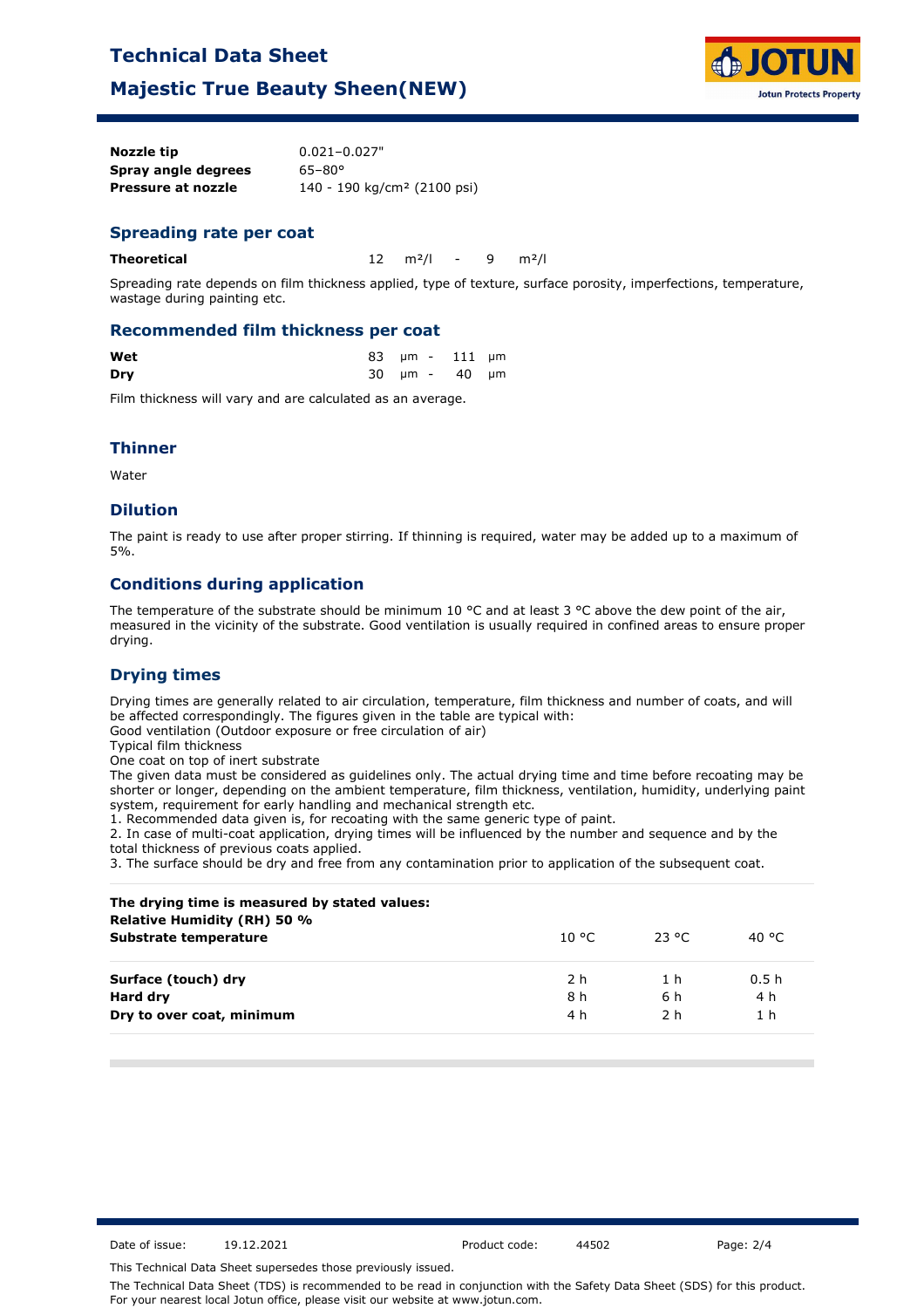

## **Directions for use**

#### **Surface preparation**

The substrate must be sound, clean, dry and free from dust, oil, grease, laitance etc. All traces of form release agents/curing agents must be removed. A light sanding with suitable abrasive material is recommended before application. Any resulting dust/loose particles must be removed.

Other Surface: The coating may be used on other substrates. Please contact your local sales representative for more information.

#### **Recommended paint system**

#### **Primer**

Majestic Primer : 1 coat

#### **Topcoat**

Majestic True Beauty Sheen(NEW) : 2 coats

#### **Storage**

The product must be stored in accordance with national regulations. Keep the containers in a dry, cool, well ventilated space and away from sources of heat and ignition. Containers must be kept tightly closed. Handle with care.

## **Environmental labelling**

#### **Green Building Standards**

This product contributes to Green Building Standard credits by meeting the following specific requirements:

LEED®v4 (2013)

EQ credit: Low emitting materials

- VOC content for Nonflat Coatings (100 g/l) (CARB(CSM)2007) and emission between 0.5 and 5.0 mg/m<sup>3</sup> (CDPH method 1.2).

MR credit: Building product disclosure and optimization

-Material Ingredients, Option 2: Material Ingredient Optimization, International Alternative Compliance Path - REACH optimization: Fully inventoried chemical ingredients to 100 ppm and not containing substances on the REACH Authorization list – Annex XIV, the Restriction list – Annex XVII and the SVHC candidate list. -Environmental Product Declarations. Product-specific Type III EPD (ISO 14025;21930, EN 15804).

BREEAM® International (2016) - Mat 01: Product-specific Type III EPD (ISO 14025;21930, EN 15804).

BREEAM® International (2013)

Hea 02: VOC content for Interior matt walls and ceilings (Gloss <25 at 60°) (30 g/l) (EU Directive 2004/42/CE).

Complies to Singapore Green Label, Malaysia SIRIM Eco-Label and the Thai Green Label.

Additional certificates and approvals may be available on request.

## **Certificates**

Complies to Singapore Green Label, Malaysia SIRIM Eco-Label.

Date of issue: 19.12.2021 Product code: 44502 Page: 3/4

This Technical Data Sheet supersedes those previously issued.